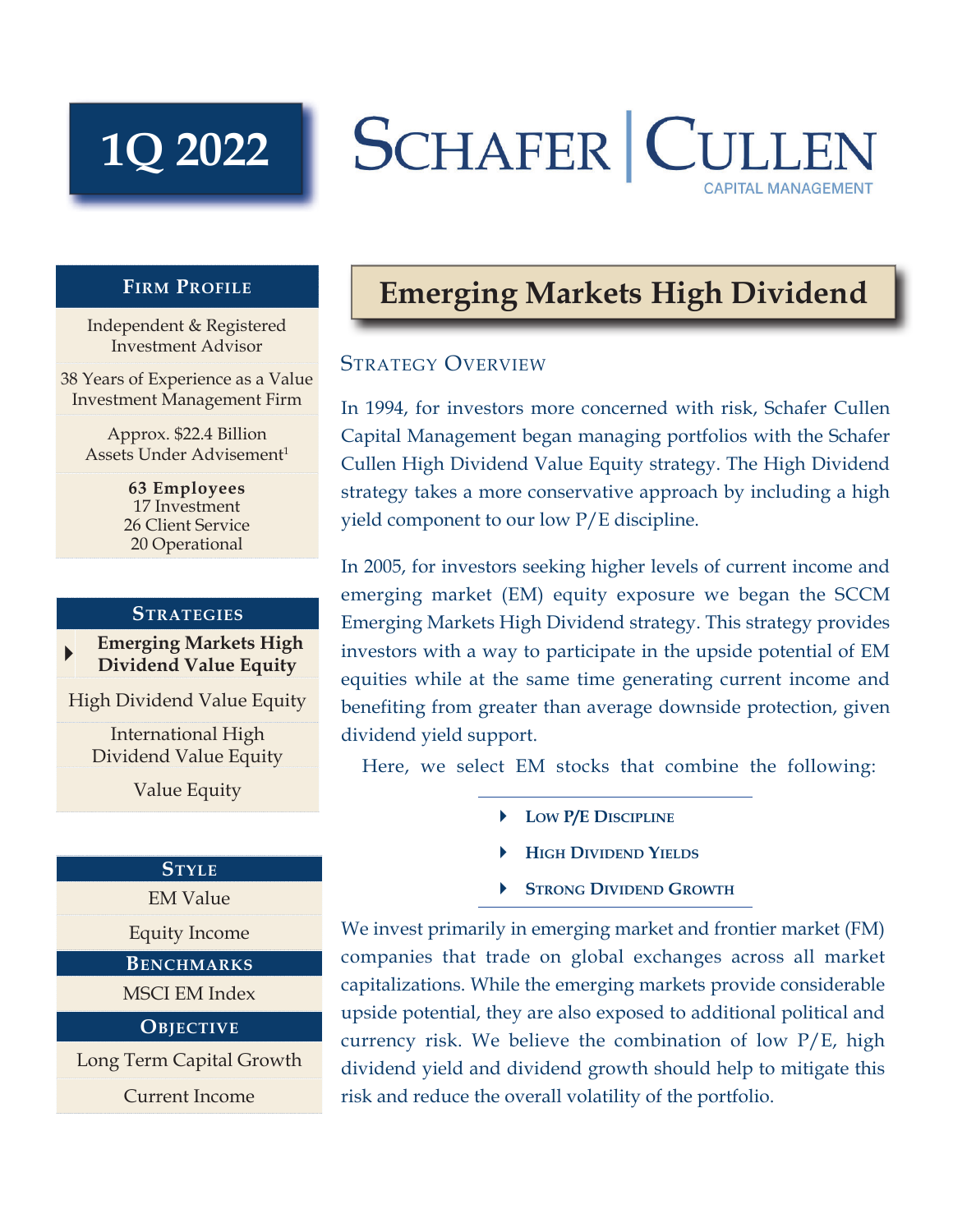## **Emerging Markets High Dividend**

#### **INVESTMENT DECISION PROCESS**

#### INITIAL SCREEN:

 Bottom up approach that begins with a universe of EM and FM stocks, with a market capitalization generally over \$1 billion and dividend yield greater than 3%.

#### SCREEN FOR VALUE:

- Price-to-earnings ratio less than the market multiple
- Long-term earnings growth prospects that are greater than the market multiple
- High dividend yields and strong dividend growth rate potential

#### FUNDAMENTAL RESEARCH:

- High standards with regard to cash flow, debt to capitalization, price to book, EV to EBITDA, return on equity, payout ratios and other measures of financial strength
- Leading market share, favorable business prospects, competitive advantages and other identifiable catalysts for price, EPS & DPS appreciation
- Meetings and discussions with management, industry analysts, suppliers and customers
- Tax efficient structures, high net dividend yields and attractive dividend policies
- Unique geographic, business and quantitative exposure
- Improving or stable political and currency risk

#### PORTFOLIO CONSTRUCTION:

- Diversification across approximately 50 70 stocks in all 11 market sectors
- No more than 6% invested in any one stock at cost
- No more than 20% invested in any one industry at cost
- Generally, no more than 30% invested in any one country at cost
- Generally, low cash balances

#### SELL DISCIPLINE:

- Price-to-earnings multiple not justified by earnings growth rate
- Deteriorating fundamentals, negative business trend or change in investment thesis
- Change in dividend policy or significant decline in yield due to price appreciation
- Change in structure negatively impacting tax efficiency

|                                                |        |            |      |            |      | <b>ANNUALIZED RETURNS (%)</b> |                   |        |        |      |                                    |                    |      |                |                                       |                |
|------------------------------------------------|--------|------------|------|------------|------|-------------------------------|-------------------|--------|--------|------|------------------------------------|--------------------|------|----------------|---------------------------------------|----------------|
| COMPOSITE PERFORMANCE (%)<br>as of $3/31/2022$ |        | <b>QTD</b> |      | <b>YTD</b> |      | $1 \,\mathrm{yr}$             |                   | 3 yr   |        | 5 yr |                                    | $10 \,\mathrm{yr}$ |      |                | <b>Since</b><br>Inception<br>12/31/05 |                |
| SCCM Emerging Markets High Dividend (Gross)    |        | $-4.0$     |      | $-4.0$     |      | $-4.7$                        |                   | 4.6    |        | 5.2  |                                    | 4.0                |      |                | 7.8                                   |                |
| SCCM Emerging Markets High Dividend (Net)      |        | $-4.2$     |      | $-4.2$     |      | $-5.8$                        |                   | 3.5    |        | 4.1  |                                    | 2.8                |      |                | 6.4                                   |                |
| <b>MSCI Emerging Markets Index</b>             |        | $-7.0$     |      | $-7.0$     |      | $-11.4$                       |                   | 4.9    |        | 6.0  |                                    | 3.4                |      |                | 5.4                                   |                |
| iShares MSCI Emerging Markets ETF (EEM)        |        | $-7.8$     |      | $-7.8$     |      | $-13.0$                       |                   | 3.8    |        | 5.1  |                                    | 2.6                |      |                | 4.6                                   |                |
| MSCI Emerging Markets Value Index              |        | $-3.4$     |      | $-3.4$     |      | $-3.5$                        |                   | 3.2    |        | 4.2  |                                    | 1.6                |      |                | 4.9                                   |                |
| <b>ANNUAL COMPOSITE PERFORMANCE (%)</b>        | '21    | '20        | '19  | 18         | 17'  | 16                            | '15               | '14    | 13     | 12   | '11                                | '10                | '09  | $^{\prime}$ 08 | '07                                   | $^{\prime}$ 06 |
|                                                |        |            |      |            |      |                               |                   |        |        |      | 12-month period ending December 31 |                    |      |                |                                       |                |
| SCCM Emerging Markets High Dividend (Gross)    | 5.9    | 2.2        | 23.4 | $-13.6$    | 25.8 | 7.5                           | $-12.2$           | 1.4    | 1.1    |      | $25.2$ $-12.4$ $27.2$              |                    | 66.8 | $-47.3$        | 44.7                                  | 40.6           |
| SCCM Emerging Markets High Dividend (Net)      | 4.7    | 1.2        | 22.2 | $-14.5$    | 24.5 | 6.4                           | $-13.3$           | 0.0    | $-0.4$ |      | $23.4$ -13.7                       | 25.5               | 65.1 | $-48.0$        | 42.5                                  | 37.9           |
| <b>MSCI Emerging Markets Index</b>             | $-2.5$ | 18.3       | 18.4 | $-14.6$    | 37.3 | 11.2                          | $-14.9$           | $-2.2$ | $-2.6$ |      | $18.2$ $-18.4$ $18.9$              |                    | 78.5 | $-53.3$        | 39.4                                  | 32.1           |
| iShares MSCI Emerging Markets ETF (EEM)        | $-3.7$ | 17.6       | 17.7 | $-15.0$    | 36.4 | 10.5                          | $-16.2$ $-3.9$    |        | $-3.7$ | 19.0 | $-18.8$ 16.5                       |                    | 68.9 | $-48.8$        | 33.3                                  | 31.2           |
| MSCI Emerging Markets Value Index              | 4.0    | 5.5        | 12.0 | $-10.7$    | 28.1 |                               | $14.9$ -18.6 -4.1 |        |        |      | $-5.1$ 15.9 $-17.9$ 18.4           |                    |      | $79.1 - 50.3$  | 42.2                                  | 32.0           |

Performance for periods greater than 1 year is annualized. **Past performance is no guarantee of future results.**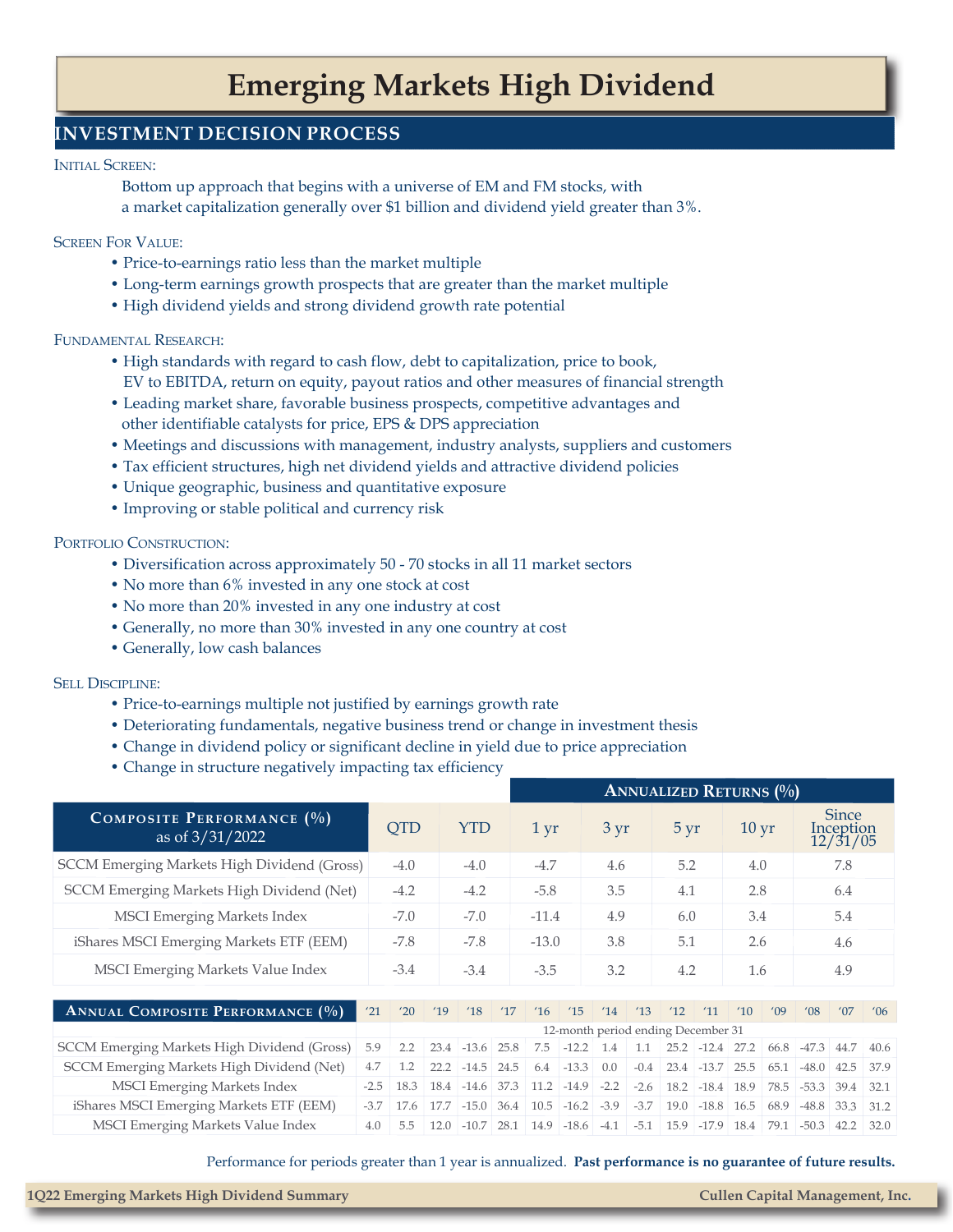| <b>SECTOR WEIGHTS*</b> $(\%)$ | <b>SCCM</b><br><b>EM High</b><br><b>Dividend</b> | <b>MSCI EM</b><br><b>Index</b> |
|-------------------------------|--------------------------------------------------|--------------------------------|
| <b>Communication Services</b> | 8.1                                              | 10.1                           |
| <b>Consumer Discretionary</b> | 7.7                                              | 12.3                           |
| <b>Consumer Staples</b>       | 8.4                                              | 5.8                            |
| Energy                        | 6.9                                              | 4.8                            |
| Financials                    | 24.5                                             | 22.1                           |
| <b>Health Care</b>            | 2.0                                              | 3.9                            |
| Industrials                   | 6.1                                              | 5.4                            |
| <b>Information Technology</b> | 13.6                                             | 21.6                           |
| Materials                     | 15.2                                             | 9.5                            |
| <b>Real Estate</b>            | 7.4                                              | 2.1                            |
| <b>Utilities</b>              | 0.1                                              | 2.6                            |

| TOP FIVE COUNTRY EXPOSURE * (%) |      |
|---------------------------------|------|
| China/HK                        | 20.9 |
| Mexico                          | 13.4 |
| Brazil                          | 12.1 |
| South Korea                     | 11.2 |
| Taiwan                          | 9()  |



| <b>PORTFOLIO</b><br><b>CHARACTERISTICS</b>   | <b>SCCM</b><br><b>EM High</b><br><b>Dividend</b> | <b>MSCI EM</b><br><b>Index</b> |
|----------------------------------------------|--------------------------------------------------|--------------------------------|
| P/E Ratio (Forward)                          | 10.7                                             | 13.0                           |
| Dividend Yield                               | 5.6                                              | 3.1                            |
| <b>LT DPS Growth</b>                         | 9.2                                              | 9.0                            |
| LT EPS Growth (est.)                         | 11.8                                             | 11.0                           |
| <b>Weighted Average</b><br>Market Cap. (\$M) | 66.0                                             | 122.9                          |

### **TOP TEN HOLDINGS \* (%) AS OF 3/31/2022**

| Petroleo Brasileiro  | 3.6 |
|----------------------|-----|
| Itau Unibanco        | 3.4 |
| Shinhan Financial    | 3.4 |
| Anglo American       | 3.3 |
| Taiwan Semiconductor | 3.3 |
| <b>ICICI</b> Bank    | 3.3 |
| Prologis Property    | 3.3 |
| PT Bank Rakyat       | 3.1 |
| Arca Continental     | 3.1 |
| AIA Group            | 3.0 |

## **REGION EXPOSURE**



#### **1Q22 Emerging Markets High Dividend Summary Cullen Capital Management, Inc.**